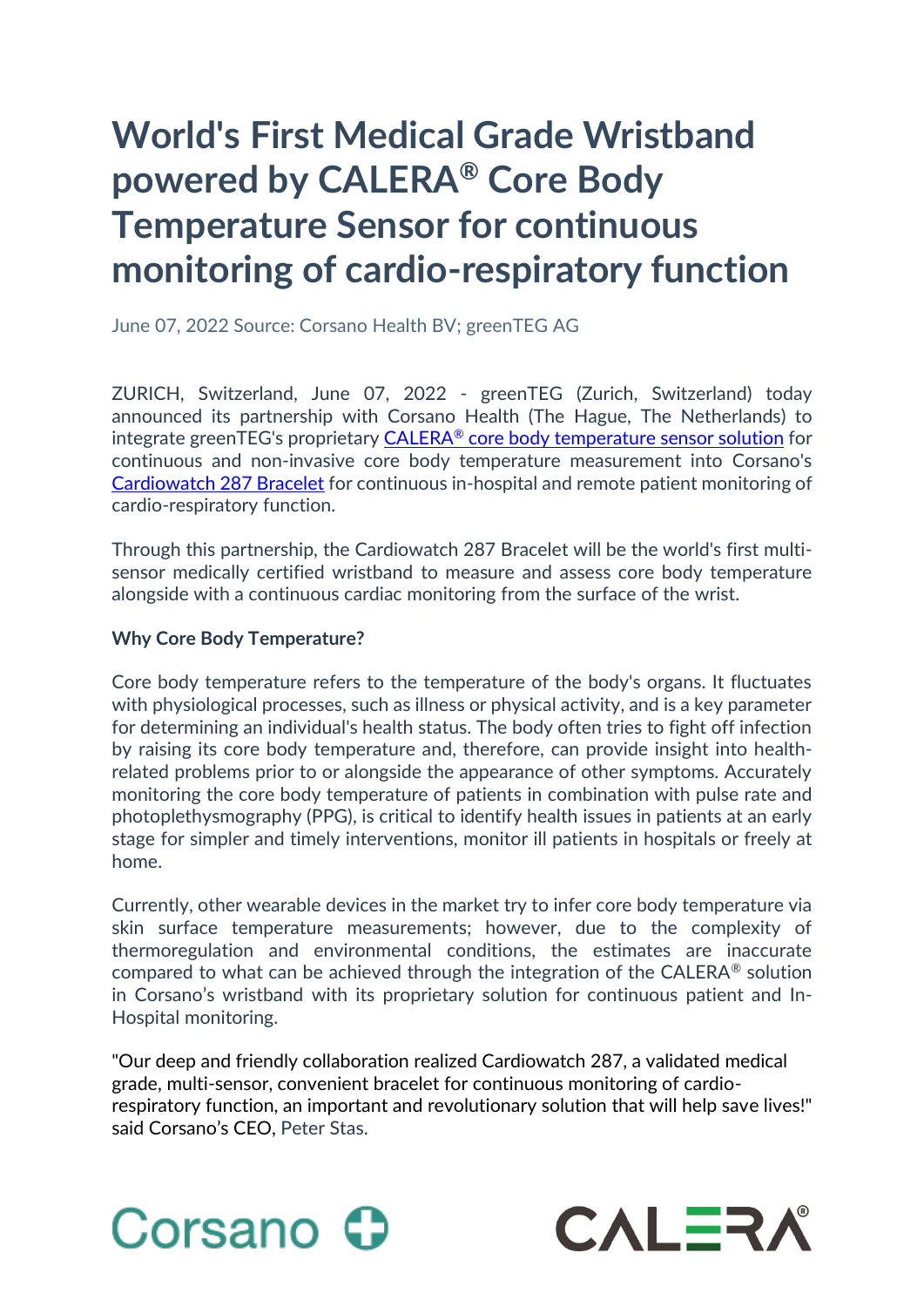"We are proud to partner with Corsano to develop the next generation of remote and non-invasive patient monitoring wearables. This is truly an innovative product which sets new standards not only in terms of measuring Core Body Temperature, but also regarding the suite of other vital parameters the bracelet can track" concludes Dr. Holger Hendrichs, VP Sales at greenTEG.

This ground-breaking partnership between Corsano and greenTEG will enable medical professionals to gain earlier and deeper insights into cardio-respiratory health conditions. It will provide clinicians with a direct access to accurate and reliable vital signs data they need during telehealth appointments and while providing a seamless transition from hospital to home with a continuous data acquisition to the treating physician. The device is currently going through the CE-MDR certification process and is planned to be released to the EU market towards the end of 2022. FDA 510K is expected early 2023.



#### **About Corsano:**

Corsano Health, based in The Netherlands with offices in Switzerland, is a leading wearable MedTech company developing, producing and marketing medical smart monitoring devices designed to measure vital parameters 24/7 using wireless, noninvasive, and medical-grade technology. Corsano Health is medically certified complying with Annex IX (MDR) and EN-ISO 13485 standards. The *Corsano* brand name is derived from *in corpore sano* (in a healthy body). Corsano's Cardiowatch 287 is a cardiac arrhythmia screening system that provides a simple and effective method for continuous monitoring of up to 19 vital parameter measurements (i.e., Heart Rate, RR Intervals, Respiration Rate, Sleep, Activity, Core Body Temperature).

More information at [http://www.corsano.com](http://www.corsano.com/)